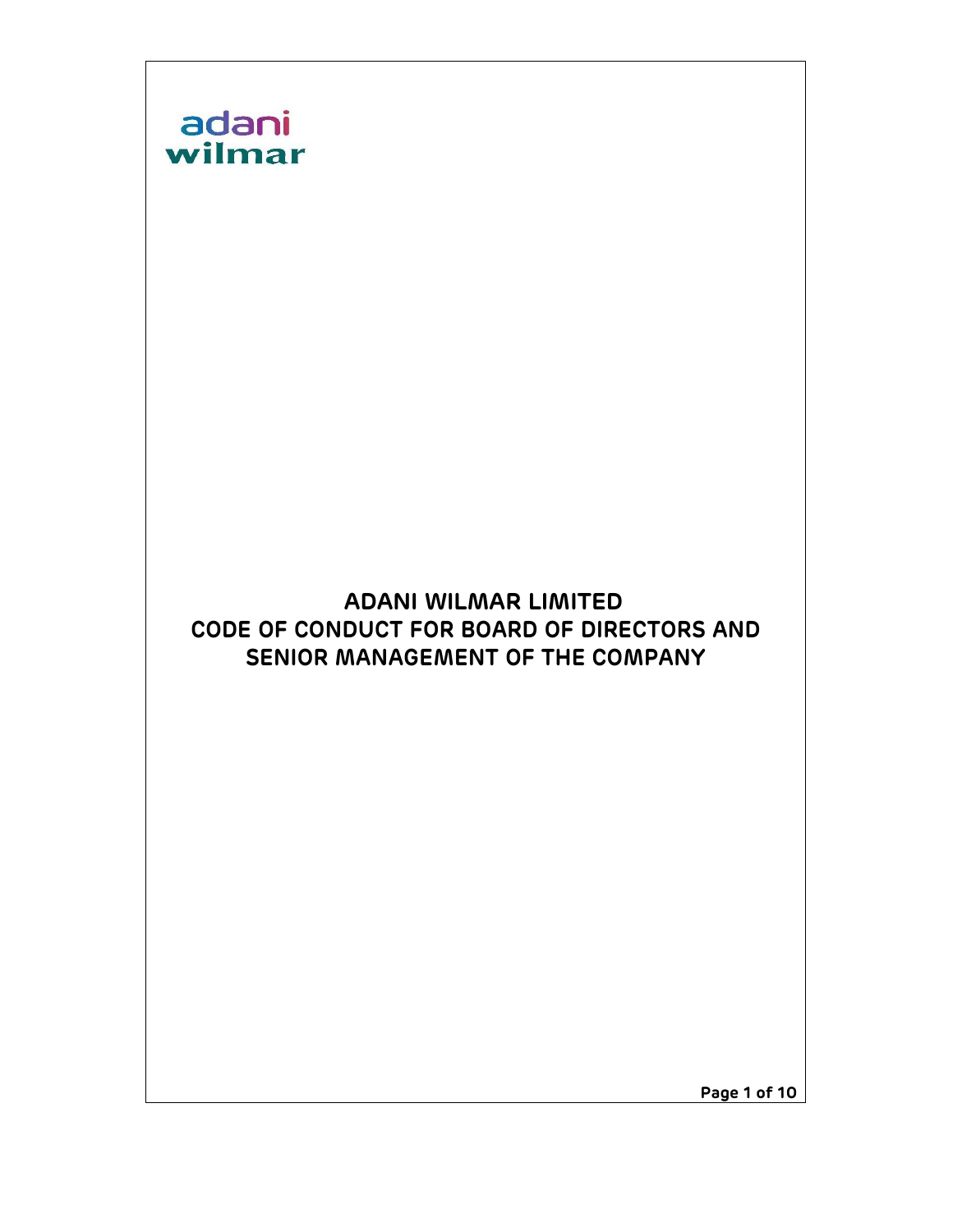

#### CODE OF CONDUCT FOR BOARD OF DIRECTORS AND SENIOR MANAGEMENT OF THE COMPANY

#### TABLE OF CONTENTS

| Sr. | <b>Particulars</b><br>Page Nos.                                                                                                                                                                                      |                |  |
|-----|----------------------------------------------------------------------------------------------------------------------------------------------------------------------------------------------------------------------|----------------|--|
| No. |                                                                                                                                                                                                                      |                |  |
| 1.  | Applicability                                                                                                                                                                                                        | $\overline{3}$ |  |
| 2.  | Objective                                                                                                                                                                                                            | $\overline{3}$ |  |
| 3.  | Regulatory Framework                                                                                                                                                                                                 | $\overline{3}$ |  |
| 4.  | Definitions                                                                                                                                                                                                          | $3 - 4$        |  |
| 5.  | Guidelines for conduct                                                                                                                                                                                               | $4 - 5$        |  |
| 6.  | Conflict of interest:<br>Corporate Business Opportunities<br>$\overline{\phantom{a}}$<br>Payments or gifts from others<br>$\overline{\phantom{a}}$<br>Company property<br>$\blacksquare$<br>Confidential information | $5 - 6$        |  |
| 7.  | Non – compliance of the code                                                                                                                                                                                         | $\overline{7}$ |  |
| 8.  | Certification of compliance of code of conduct                                                                                                                                                                       | $\overline{7}$ |  |
| 9.  | Amendment and waiver of the code                                                                                                                                                                                     | 8              |  |
| 10. | Special clause for Independent Directors                                                                                                                                                                             | $8 - 9$        |  |
| 11. | Annexure – 1: Annual Compliance Report                                                                                                                                                                               | 10             |  |

Page 2 of 10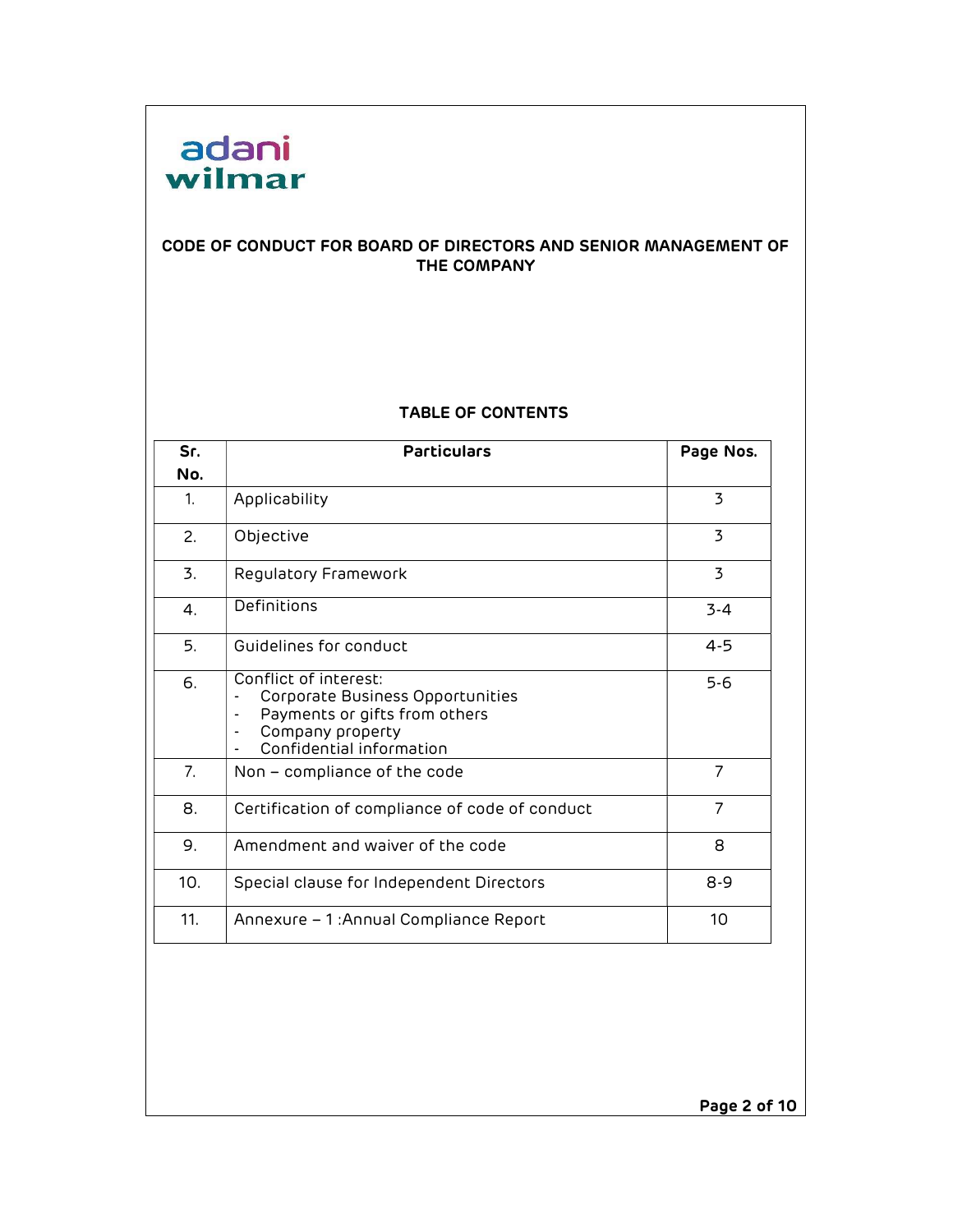#### CODE OF CONDUCT FOR BOARD OF DIRECTORS AND SENIOR MANAGEMENT OF THE COMPANY

#### 1. Applicability

This Code of Conduct is applicable to the following persons -

- All the members of the Board of Directors &
- All the members of the Senior Management of the Company.

#### 2. Objective

The objective of the Code is to maintain standards of business conduct of the Company and ensure compliance with applicable laws. Towards this end, the Code lays down standards and values which can enhance the image of the Company and set the standards for business transactions and also deter wrong doing in all business related activities.

#### 3. Regulatory Framework

This Code is formulated in line with the requirement of Regulation 17(5) of Securities and Exchange Board of India (Listing Obligations and Disclosure Requirements) Regulations, 2015 read with Schedule IV of Companies Act, 2013 on Code for Independent Directors.

All members of the Board of Directors and Senior Management of the Company are committed to comply with all those acts, rules and regulations that govern the conduct of the Company.

#### 4. Definitions

In this Code, unless the context otherwise requires:

- 1. "Act" shall mean the Companies Act 2013 and the rules made thereunder, including any modifications, amendments or re-enactment thereof.
- 2. "Applicable Laws" shall mean the Companies Act, 2013 and the rules made thereunder, the Securities and Exchange Board of India (Listing Obligations and Disclosure Requirements) Regulations, 2015; as amended from time to time.

Page 3 of 10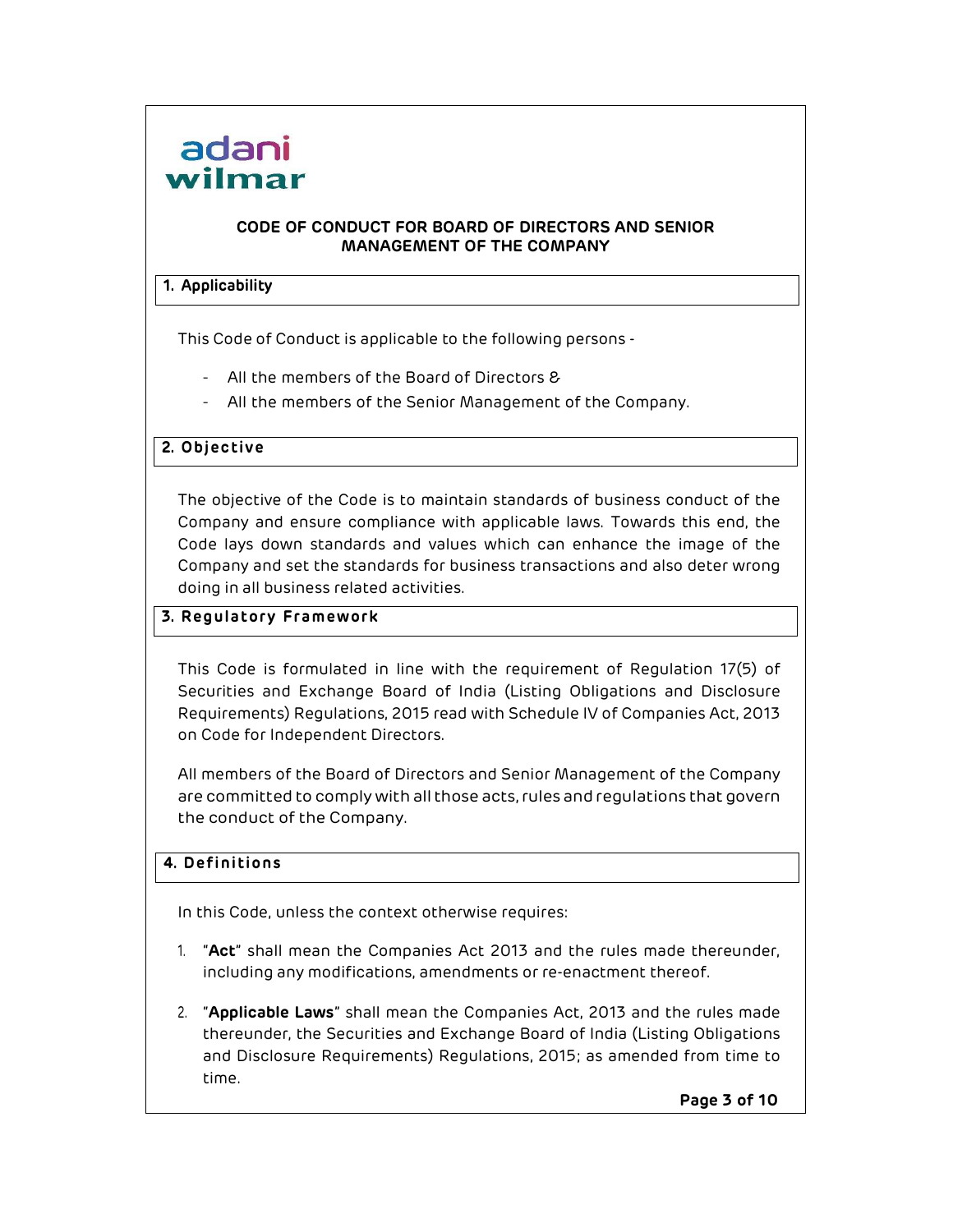- 3. "Board or Board of Directors" shall mean all the members of the Board of Directors of the Company.
- 4. "Code" shall mean this Code of Conduct for Board of Directors and Senior Management Personnel of the Company and as may be amended from time to time.
- 5. "Company" shall mean Adani Wilmar Limited.
- 6. "SEBI Regulations" shall mean the Securities and Exchange Board of India (Listing Obligations and Disclosure Requirements) Regulations, 2015 together with the circulars issued thereunder, including any statutory modification(s) or re-enactment(s) thereof for the time being in force.
- 7. "Senior Management" shall mean officers/personnel of the listed entity who are members of its core management team excluding Board of Directors and normally this shall comprise all members of management one level below the chief executive officer/managing director/whole time director/manager (including chief executive officer/manager, in case they are not part of the board) and shall specifically include company secretary and chief financial officer.

#### 5. Guidelines for conduct

The Code expects all the members of the Board of Directors and Senior Management of the Company to act in accordance with the highest standards of personal and professional integrity, honesty and ethical conduct. They should act with competence and diligence, without allowing their independent judgement to be subordinated. Every member of the Board of Directors and Senior Management of the Company has an obligation, at all times, to comply with the spirit, as well as the letter, of the Applicable Laws and of the principles of this Code.

#### Every member of the Board of Directors of the Company should –

- Act in accordance with the Articles of Association of the Company.
- Act in good faith in order to promote the objects of the Company for the benefit of its members as a whole and in the best interests of the Company, its employees, the shareholders, the community and for the protection of environment.

Page 4 of 10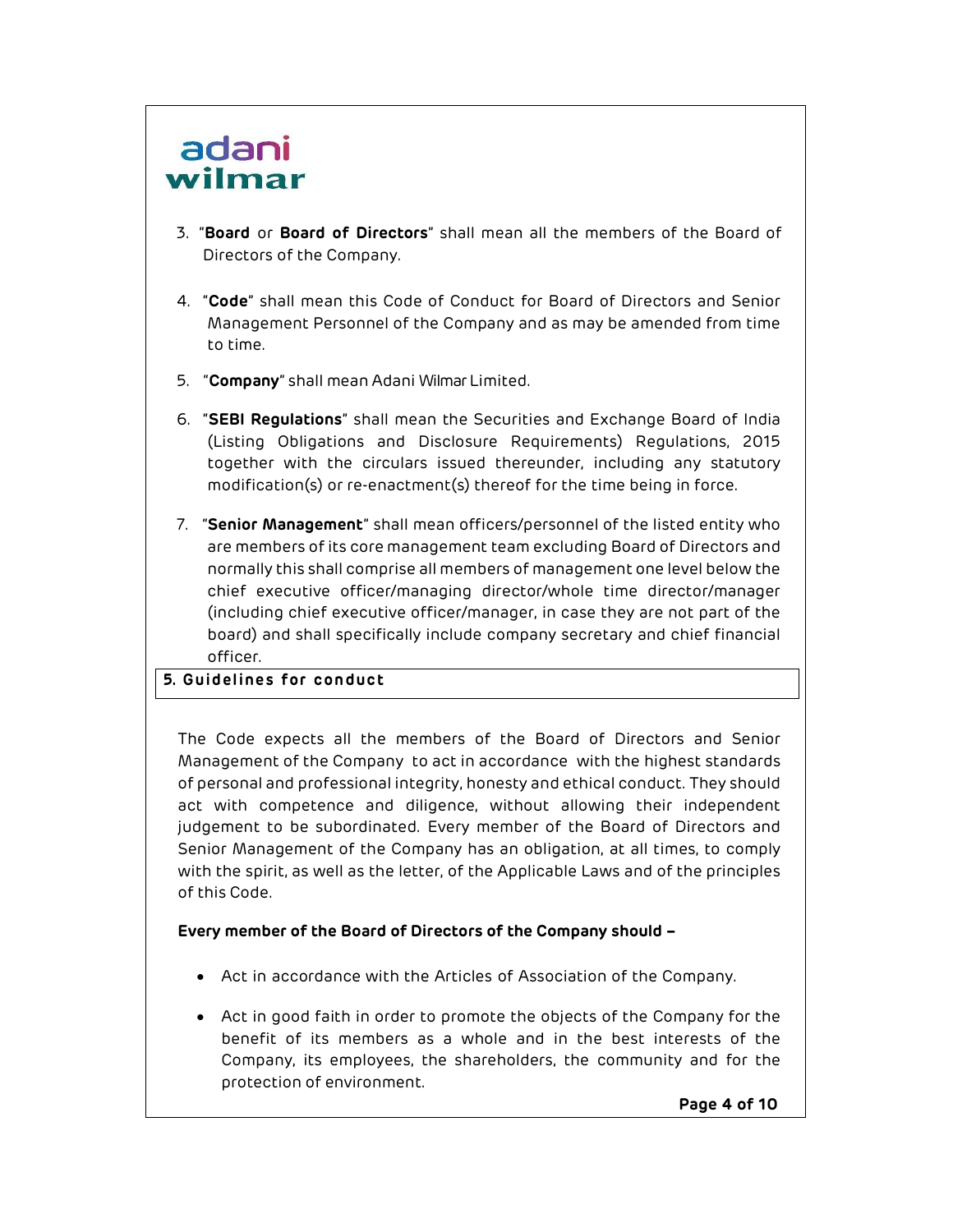## adani

- Not involve in a situation in which he / she may have a direct or indirect interest that conflicts, or possibly may conflict, with the interest of the Company.
- Not achieve or attempt to achieve any undue gain or advantage either to himself or to his relatives, partners, or associates and if such director is found guilty of making any undue gain, he / she shall be liable to pay an amount equal to that gain to the Company.
- Not assign his / her office and any assignment so made shall be void.
- Dedicate sufficient time, energy and attention to the Company to ensure diligent performance of his/her duties, including preparing for meetings and decision-making by reviewing in advance any materials distributed and making reasonable inquiries.
- Where a decision is not unanimous, a dissenting Director may disclose the fact that he/she dissented.

Every member of Board of Directors of the Company and Senior Management of the Company should -

- Seek to comply with all Corporate Policies.
- Conduct themselves in a professional, courteous and respectful manner.
- Act in a manner to enhance and maintain the reputation of the Company.
- Respect the confidentiality of information relating to the affairs of the Company acquired in the course of their service except when authorized or legally required to disclose such information.
- Not use confidential information acquired in the course of their service for their personal advantage.

#### 6. Conflict of Interest

All the members of the Board of Directors and Senior Management of the Company are expected to dedicate their best efforts to advance the Company's interests and to make decisions that affect the Company based on the Company's best interests and independent of outside influences.

Page 5 of 10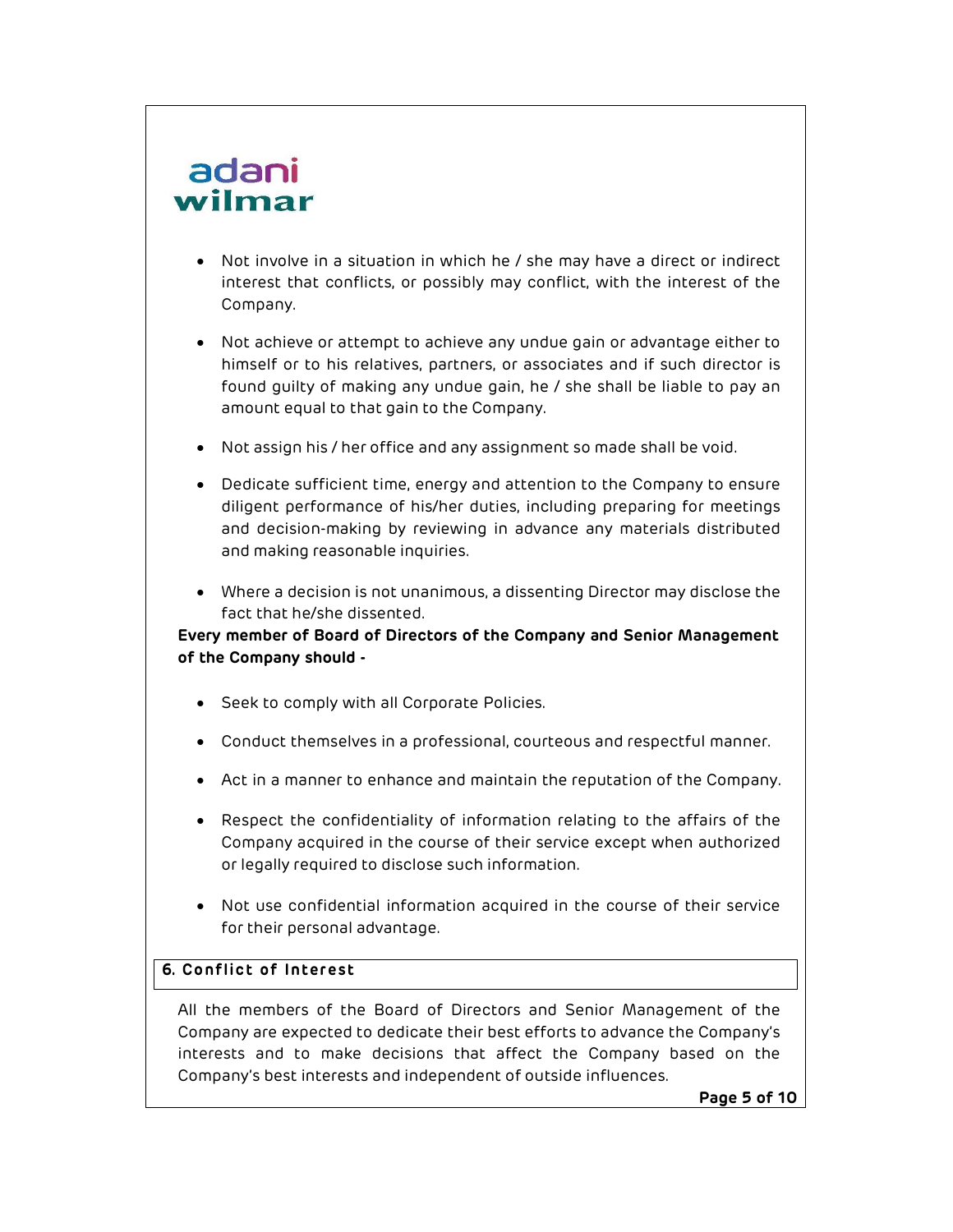A conflict of interest occurs when a Director's/member's of Senior Management private interest interferes in any way, or even appears to interfere, with the interest of the Company as a whole.

Directors and members of Senior Management of the Company should avoid conflicts of interests with the Company. Any situation that involves, or may reasonably be expected to involve, a conflict of interest with the Company shall be disclosed promptly to the Company Secretary of the Company.

#### A.Corporate Business Opportunities :

A corporate business opportunity is an opportunity (1) in the Company's line of business or proposed expansion or diversification, (2) which the Company is financially able to undertake and (3) which may be of interest to the Company.

A Director or member of Senior Management of the Company, who learns of such a corporate business opportunity and who wishes to participate in it should disclose the opportunity to the Board of Directors. If the Board of Directors determines that the Company does not have an actual or expected interest in the opportunity, then, and only then, may the Director or member of Senior Management of the Company participate in it, provided that the Director/member of Senior Management of the Company has not wrongfully utilized the Company's resources in order to acquire the opportunity.

Directors/members of Senior Management of the Company owe a duty to the Company to advance the Company's interests when the opportunity to do so arises. Directors/members of Senior Management of the Company may not: (a) take for themselves opportunities that are discovered through the use of Company property or information or through the Director's position; (b) use the Company's property or information or the Director's position for personal gain; or (c) compete with the Company, directly or indirectly, for business opportunities that the Company is pursuing.

#### B.Payments or gifts from others :

Directors and members of Senior Management of the Company and their immediate families may not accept gifts from persons or firms who deal with the Company where the gift is being made in order to directly or indirectly, influence any business decision, any act or failure to act, any commitment offraud or opportunity for the commitment of any fraud.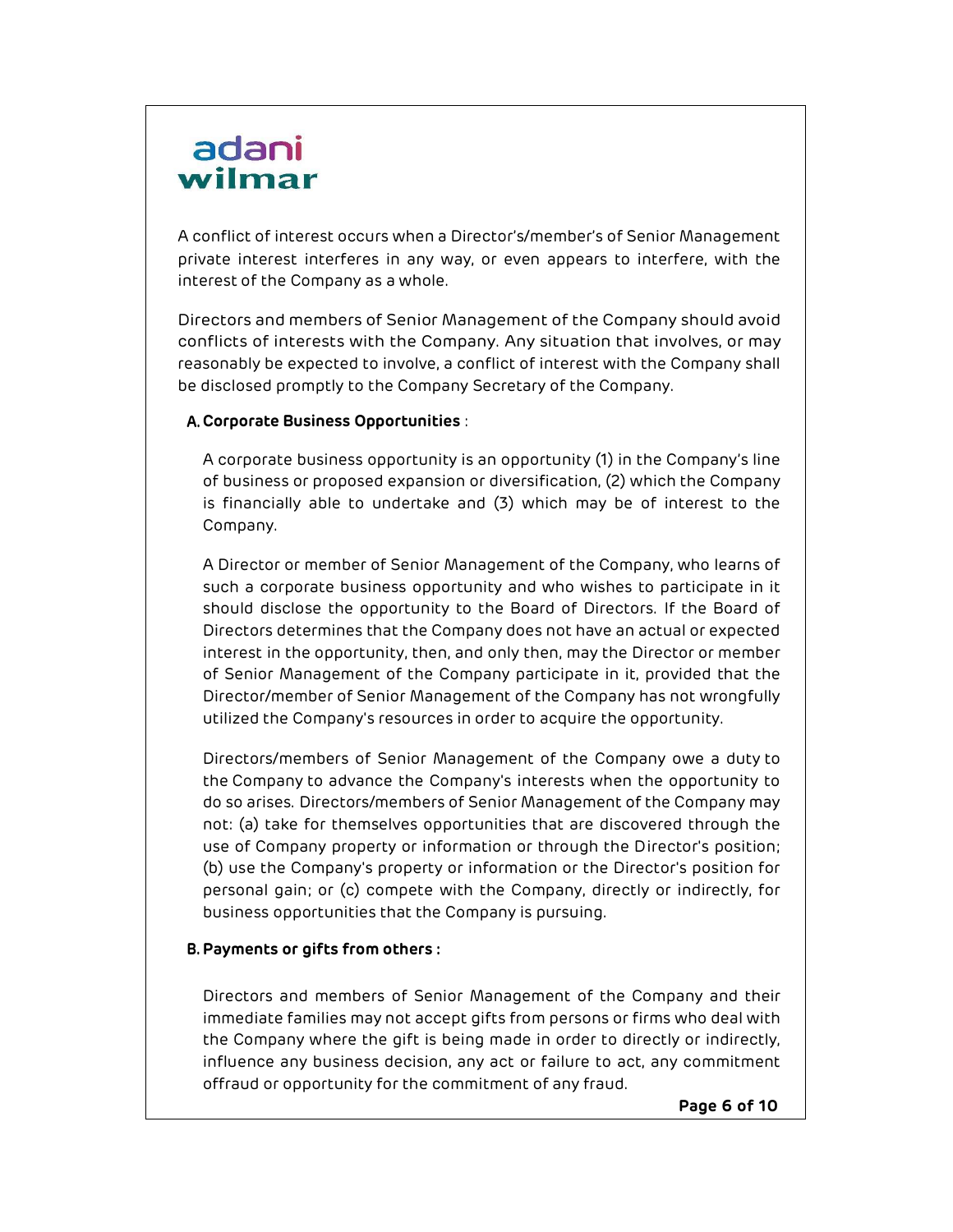#### C. Company Property

Directors and members of the Senior Management have a responsibility to safeguard and properly use the Company's assets and resources, as well as assets of other organizations that have been entrusted to the Company. Except as specifically authorized, Company assets, including Company equipment, materials, resources and proprietary information, must be used for the Company's business purposes only.

#### D. Confidential information

Directors and members of the Senior Management of the Company should maintain the confidentiality of information entrusted to them by the Company.

The Company's confidential and proprietary information shall not be inappropriately disclosed or used for the personal gain or advantage of the director or anyone other than the Company.

Confidential information includes all non-public information that might be of use to competitors or harmful to the Company or its customers, if disclosed.

#### 7. Non – Compliance of the Code

Suspected violations of this Code must be reported to the Chairman of the Board or the Chairman of the Audit Committee. All reported violations would be appropriately investigated.

#### 8. Certification of Compliance of Code of Conduct

The members of the Board and the Senior Management shall affirm the compliance with the code on annual basis. The Annual Compliance Report shall be forwarded to the Company Secretary of the Company, in the form annexed hereto as **Annexure - 1.** The Annual Report of the Company shall carry a declaration to this effect duly signed by the Managing Director or CEO of the company.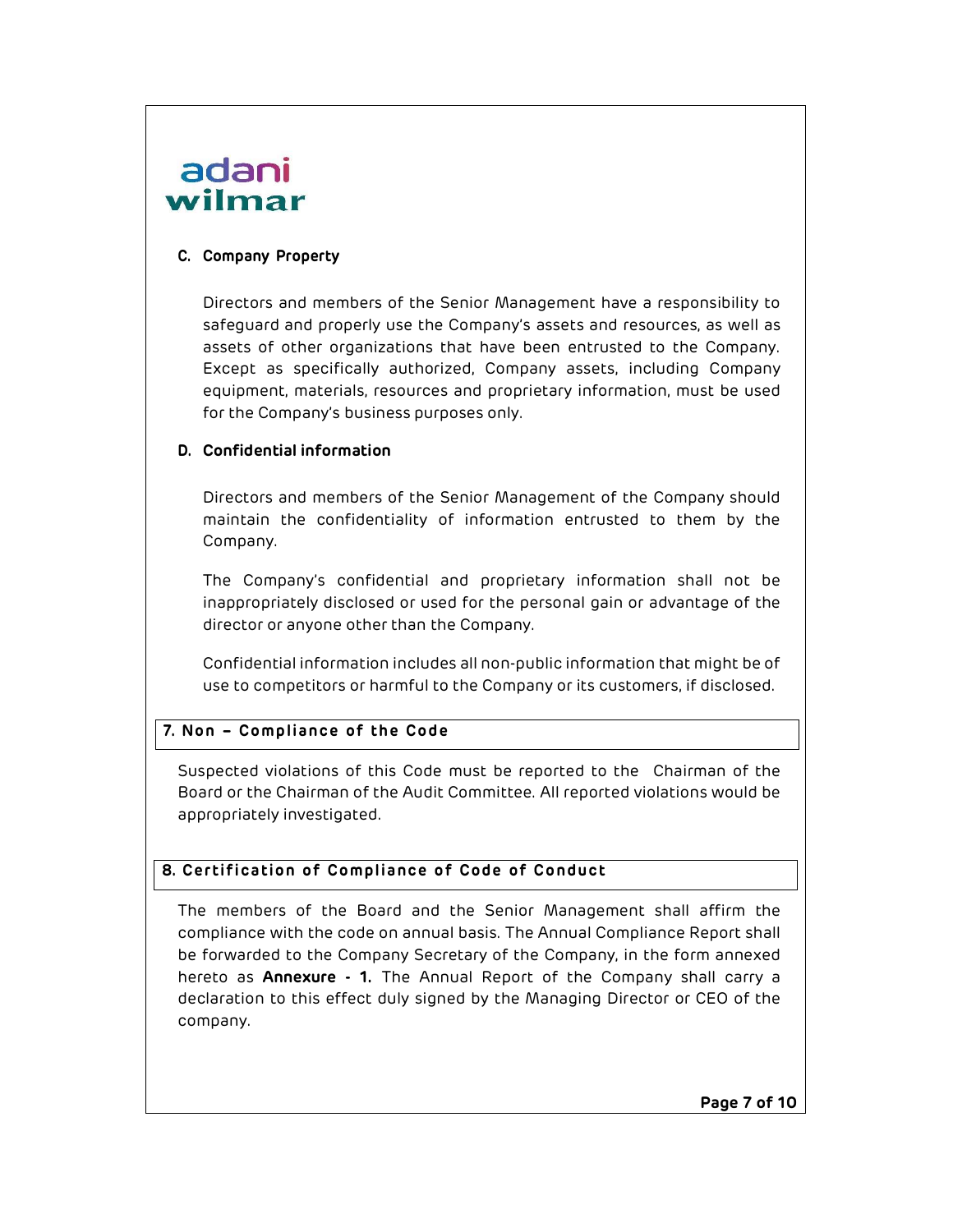

#### 9. Amendment and Waiver of the Code

Any amendment or waiver of any provision of this Code must be approved in writing by the Company's Board of Directors and promptly disclosed on the Company's web site.

To the extent any change/amendment is required in the Code in terms of any Applicable Laws or otherwise, the Board of Directors of the Company shall be authorised to review and amend the Code, to give effect to any such changes/amendments. Such amended Code shall be placed before the Board for noting and necessary ratification at its subsequent meeting.

#### 10. Duties of Independent Director

The Code is a guide to professional conduct for Independent Directors. Adherence to these standards by Independent Directors and fulfilment of their responsibilities in a professional and faithful manner will promote confidence ofthe investment community, particularly minority shareholders, regulators and companies in the institution of independent directors. The Independent Directors shall –

- 1. undertake appropriate induction and regularly update and refresh their skills, knowledge and familiarity with the Company;
- 2. seek appropriate clarification or amplification of information and, where necessary, take and follow appropriate professional advice and opinion of outside experts at the expense of the Company;
- 3. strive to attend all meetings of the Board of Directors and of the Board committees of which he is a member;
- 4. participate constructively and actively in the committees of the Board in which they are chairpersons or members;
- 5. strive to attend the general meetings of the Company;
- 6. where they have concerns about the running of the Company or a proposed action, ensure that these are addressed by the Board and, to the extent that they are not resolved, insist that their concerns are recorded in the minutes of the Board meeting;

Page 8 of 10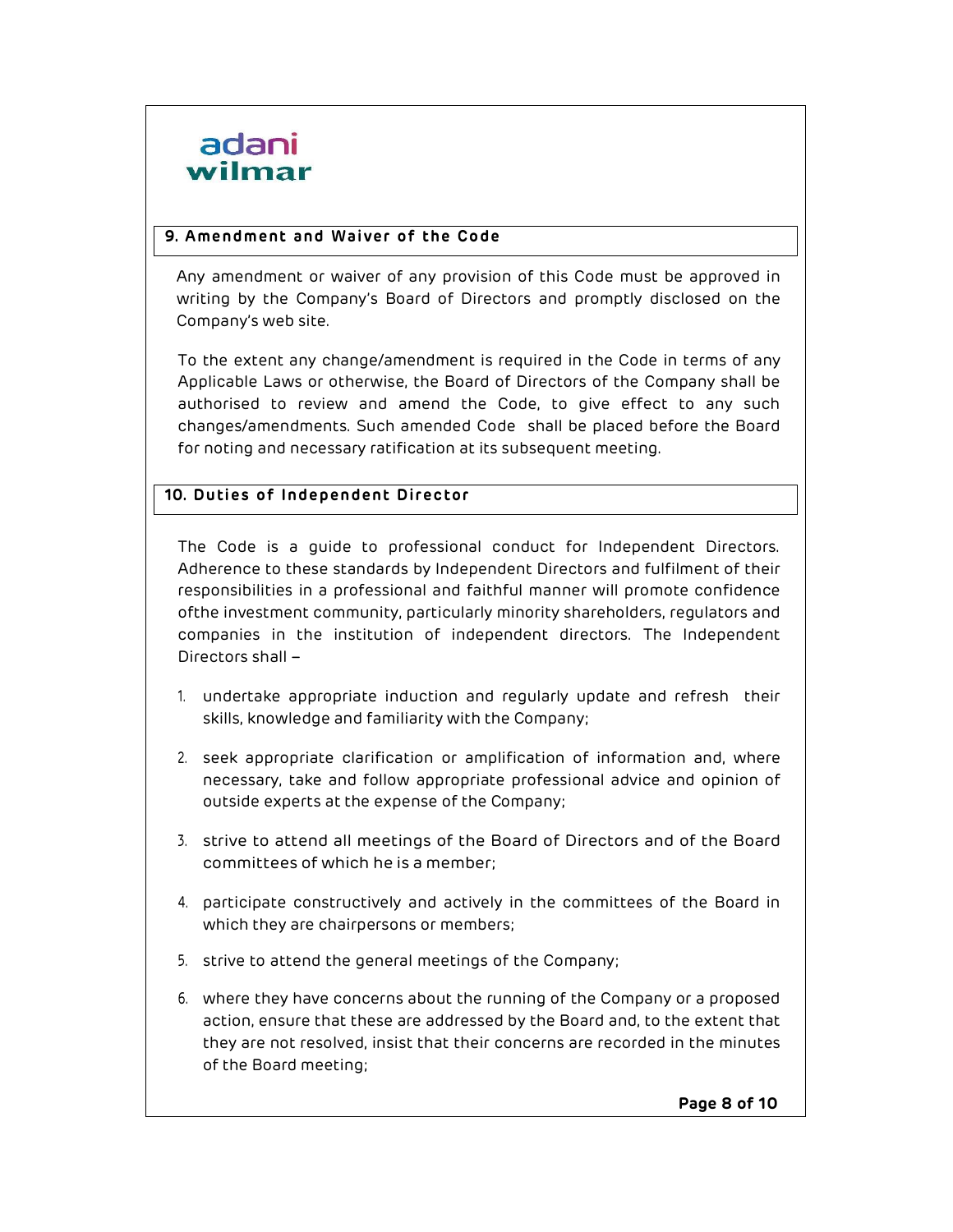- 7. keep themselves well informed about the company and the external environment in which it operates;
- 8. not to unfairly obstruct the functioning of an otherwise proper Board or committee of the Board;
- 9. pay sufficient attention and ensure that adequate deliberations are held before approving related party transactions and assure themselves that the same are in the interest of the Company;
- 10. ascertain and ensure that the Company has an adequate and functional vigil mechanism and to ensure that the interests of a person who uses such mechanism are not prejudicially affected on account of such use;
- 11. report concerns about unethical behaviour, actual or suspected fraud or violation of the company's code of conduct or ethics policy;
- 12. act within their authority, assist in protecting the legitimate interests of the company, shareholders and its employees;
- 13. not disclose confidential information, including commercial secrets, technologies, advertising and sales promotion plans, unpublished price sensitive information, unless such disclosure is expressly approved by the Board or required by law.
- 14. In addition, the Independent Directors shall also abide by the provisions of the "Code for Independent Directors" as provided in Schedule IV of the Companies Act, 2013.

\*\*\*\*\*\*\*\*\*\*\*\*\*\*\*\*\*\*\*\*\*\*\*\*\*

Page 9 of 10